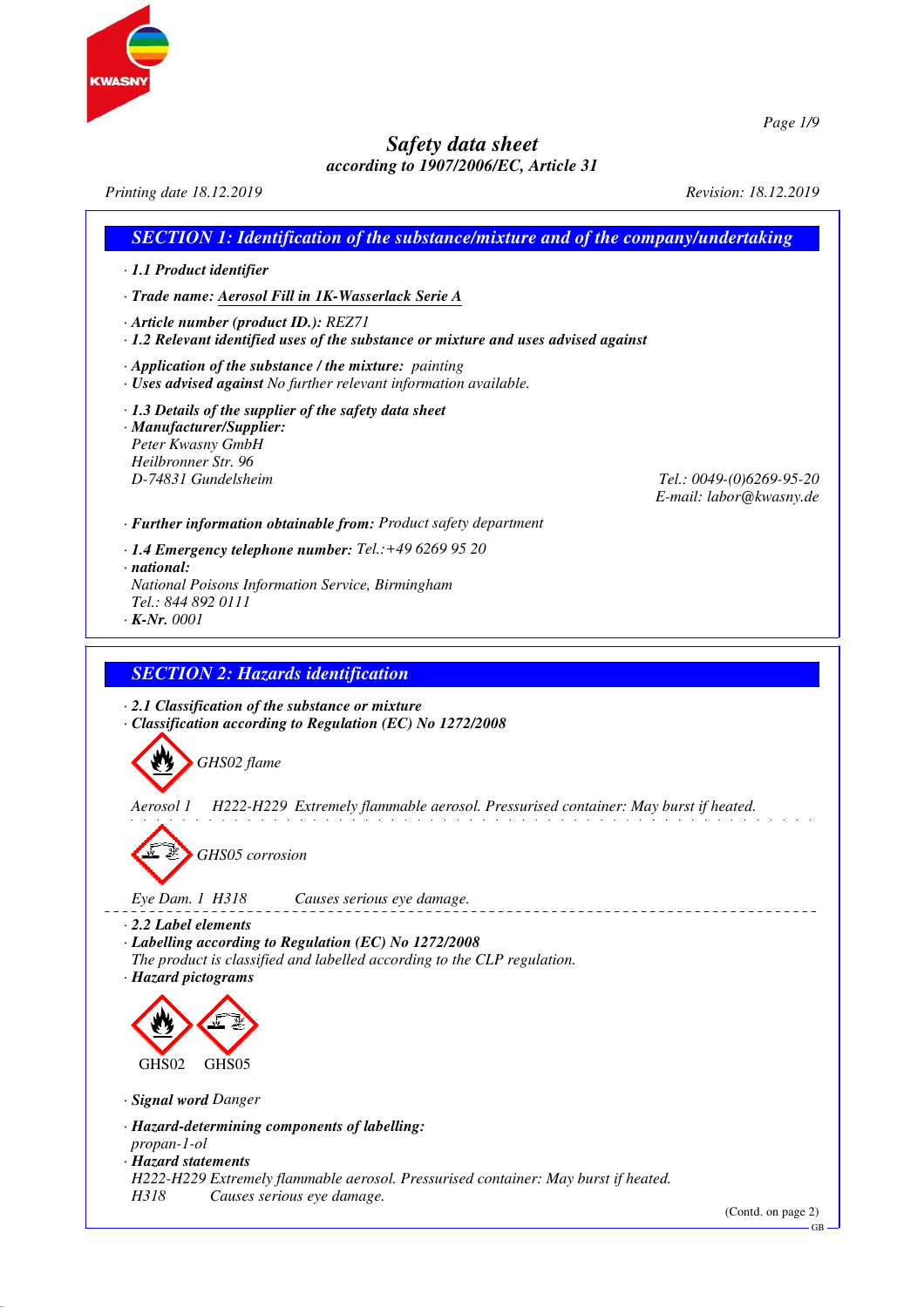*Printing date 18.12.2019 Revision: 18.12.2019*

*Trade name: Aerosol Fill in 1K-Wasserlack Serie A*

|                                     | (Contd. of page 1)                                                                                                                                 |
|-------------------------------------|----------------------------------------------------------------------------------------------------------------------------------------------------|
| $\cdot$ Precautionary statements    |                                                                                                                                                    |
| <i>P101</i>                         | If medical advice is needed, have product container or label at hand.                                                                              |
| <i>P102</i>                         | Keep out of reach of children.                                                                                                                     |
| <i>P103</i>                         | Read label before use.                                                                                                                             |
| P <sub>210</sub>                    | Keep away from heat, hot surfaces, sparks, open flames and other ignition sources. No<br>smoking.                                                  |
| <i>P211</i>                         | Do not spray on an open flame or other ignition source.                                                                                            |
| P251                                | Do not pierce or burn, even after use.                                                                                                             |
|                                     | P305+P351+P338 IF IN EYES: Rinse cautiously with water for several minutes. Remove contact lenses, if<br>present and easy to do. Continue rinsing. |
| <i>P310</i>                         | Immediately call a POISON CENTER/doctor.                                                                                                           |
| $P410 + P412$                       | Protect from sunlight. Do not expose to temperatures exceeding 50 $^{\circ}$ C/122 $^{\circ}$ F.                                                   |
|                                     | $\cdot$ <b>Additional information:</b> Without adequate ventilation, explosive atmosphere/gas mix may be created.                                  |
| $\cdot$ 2.3 Other hazards           |                                                                                                                                                    |
|                                     | · Results of PBT and vPvB assessment                                                                                                               |
| $\cdot$ <b>PBT:</b> Not applicable. |                                                                                                                                                    |
| $\cdot$ vPvB: Not applicable.       |                                                                                                                                                    |
|                                     |                                                                                                                                                    |

*· 3.2 Chemical characterisation: Mixtures · Description: Mixture of substances listed below with nonhazardous additions.*

*SECTION 3: Composition/information on ingredients*

| · Dangerous components:                                                                          |                                                                                                             |             |
|--------------------------------------------------------------------------------------------------|-------------------------------------------------------------------------------------------------------------|-------------|
| CAS: 115-10-6<br>EINECS: 204-065-8<br>Reg.nr.: 01-2119472128-37-xxxx                             | dimethyl ether<br>Flam. Gas 1, H220; Press. Gas C, H280                                                     | 50-100%     |
| $CAS: 67-64-1$<br>EINECS: 200-662-2<br>Reg.nr.: 01-2119471330-49-xxxx H336                       | acetone<br>$\circledcirc$ Flam. Liq. 2, H225, $\circledcirc$ Eye Irrit. 2, H319; STOT SE 3,                 | $2.5 - 5\%$ |
| $CAS: 71-23-8$<br>EINECS: 200-746-9<br>Reg.nr.: 01-2119486761-29-xxxx   4, H302; STOT SE 3, H336 | $propan-1-ol$<br>$\circledast$ Flam. Liq. 2, H225; $\circledast$ Eye Dam. 1, H318; $\circledast$ Acute Tox. | $23 - 5\%$  |
|                                                                                                  | · Additional information: For the wording of the listed hazard phrases refer to section 16.                 |             |

## *SECTION 4: First aid measures*

*· 4.1 Description of first aid measures*

*· After inhalation: Supply fresh air; consult doctor in case of complaints.*

*· After skin contact: Generally the product does not irritate the skin.*

*· After eye contact: Rinse opened eye for several minutes under running water. Then consult a doctor.*

*· After swallowing: If symptoms persist consult doctor.*

*· 4.2 Most important symptoms and effects, both acute and delayed No further relevant information available.*

*· 4.3 Indication of any immediate medical attention and special treatment needed*

*No further relevant information available.*

#### *SECTION 5: Firefighting measures*

*· 5.1 Extinguishing media -* 

*· Suitable extinguishing agents: Cool container whit water*

*· 5.2 Special hazards arising from the substance or mixture No further relevant information available.*

(Contd. on page 3)

GB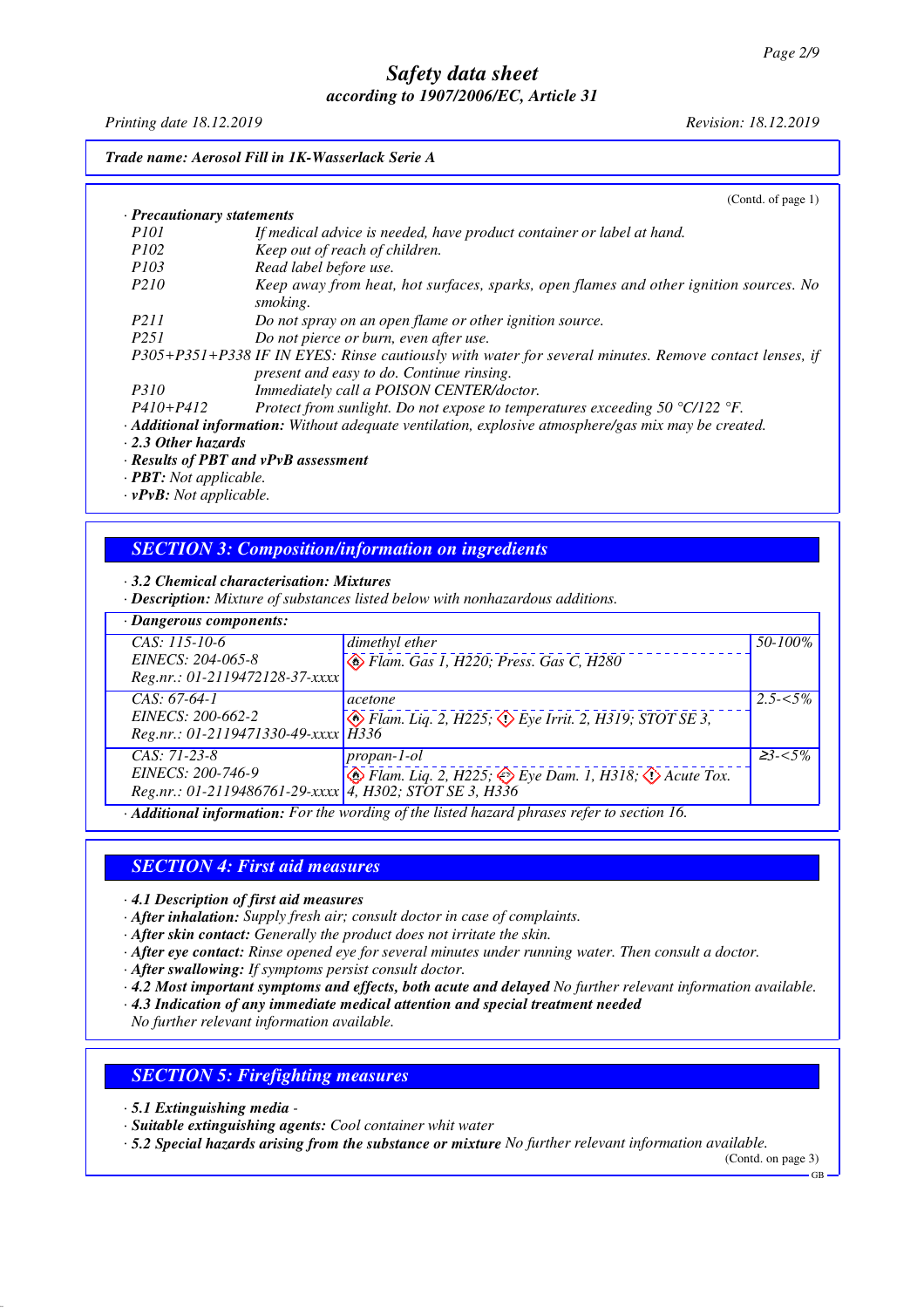*Printing date 18.12.2019 Revision: 18.12.2019*

*Trade name: Aerosol Fill in 1K-Wasserlack Serie A*

(Contd. of page 2)

- *· 5.3 Advice for firefighters*
- *· Protective equipment: No special measures required.*

## *SECTION 6: Accidental release measures*

- *· 6.1 Personal precautions, protective equipment and emergency procedures Wear protective equipment. Keep unprotected persons away. · 6.2 Environmental precautions: Do not allow to enter sewers/ surface or ground water.*
- 
- *· 6.3 Methods and material for containment and cleaning up: Use neutralising agent. Dispose contaminated material as waste according to item 13. Ensure adequate ventilation.*
- *· 6.4 Reference to other sections See Section 7 for information on safe handling. See Section 8 for information on personal protection equipment. See Section 13 for disposal information.*

# *SECTION 7: Handling and storage*

- *· 7.1 Precautions for safe handling Keep away from heat and direct sunlight.*
- *· Information about fire and explosion protection: Do not spray onto a naked flame or any incandescent material. Keep ignition sources away - Do not smoke. Pressurised container: protect from sunlight and do not expose to temperatures exceeding 50°C, i.e. electric lights. Do not pierce or burn, even after use.*
- *· 7.2 Conditions for safe storage, including any incompatibilities*
- *· Storage:*
- *· Requirements to be met by storerooms and receptacles:*

*Observe official regulations on storing packagings with pressurised containers.*

- *· Information about storage in one common storage facility: Not required.*
- *· Further information about storage conditions: None.*
- *· 7.3 Specific end use(s) No further relevant information available.*

#### *\* SECTION 8: Exposure controls/personal protection*

- *· Additional information about design of technical facilities: No further data; see item 7.*
- *· 8.1 Control parameters*

*· Ingredients with limit values that require monitoring at the workplace:*

*115-10-6 dimethyl ether*

*WEL Short-term value: 958 mg/m³, 500 ppm Long-term value: 766 mg/m³, 400 ppm*

*67-64-1 acetone*

*WEL Short-term value: 3620 mg/m³, 1500 ppm Long-term value: 1210 mg/m³, 500 ppm*

*71-23-8 propan-1-ol*

*WEL Short-term value: 625 mg/m³, 250 ppm Long-term value: 500 mg/m³, 200 ppm Sk*

# *· Additional information: The lists valid during the making were used as basis.*

(Contd. on page 4)

GB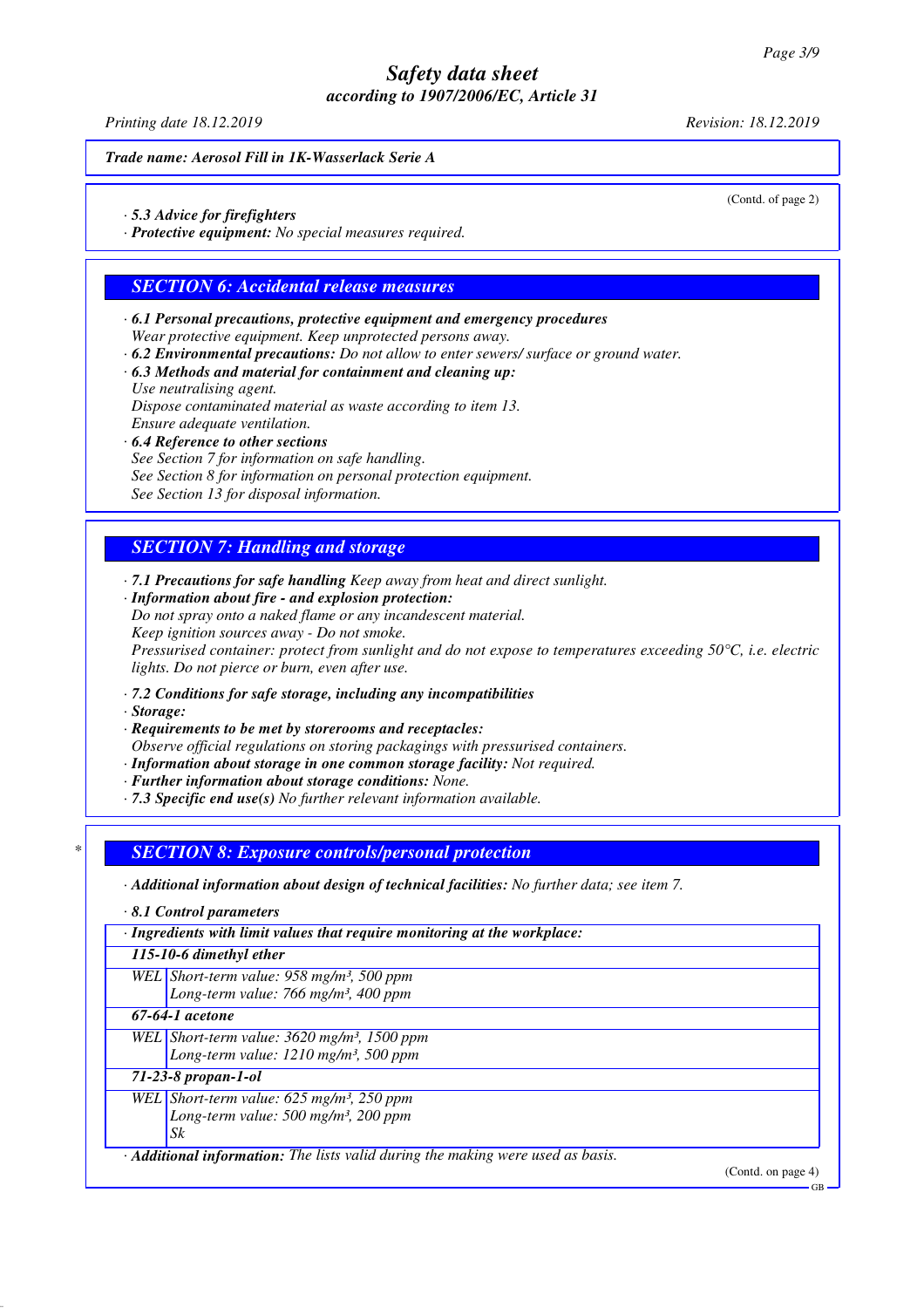*Printing date 18.12.2019 Revision: 18.12.2019*

#### *Trade name: Aerosol Fill in 1K-Wasserlack Serie A*

(Contd. of page 3)

- *· 8.2 Exposure controls*
- *· Personal protective equipment:*

*· General protective and hygienic measures: Keep away from foodstuffs, beverages and feed. Immediately remove all soiled and contaminated clothing Wash hands before breaks and at the end of work. Avoid contact with the eyes. Avoid contact with the eyes and skin.*

*· Respiratory protection:*

*Use suitable respiratory protective device in case of insufficient ventilation.*



*When workers are facing concentrations above the exposure limit they must use appropriate certified respirators. Half mask with combination filter, class A1P2 minimum, or breathing mask with outer air supply.*

#### *· Protection of hands:*

*Protective gloves*

*The glove material has to be impermeable and resistant to the product/ the substance/ the preparation.*

*Selection of the glove material on consideration of the penetration times, rates of diffusion and the degradation*

- *· Material of gloves Nitrile rubber, NBR*
- *· Penetration time of glove material*

*Gloves must be changed after every contamination.*

*The exact break trough time has to be found out by the manufacturer of the protective gloves and has to be observed.*

*· For the permanent contact of a maximum of 15 minutes gloves made of the following materials are suitable:*

*butyl rubber, 0,7mm · Eye protection:*

*Safety glasses*



*Tightly sealed goggles*

## *\* SECTION 9: Physical and chemical properties*

*· 9.1 Information on basic physical and chemical properties*

*· General Information*

| $\cdot$ Appearance: |  |
|---------------------|--|
|                     |  |

*Form: Aerosol*

**Colour: According to product specification**<br> **Change Change Change Changes**<br> **Changes** *· Odour: Characteristic · Odour threshold: Not determined.*

*· pH-value: Not determined. · Change in condition*

*Melting point/freezing point: Undetermined. Initial boiling point and boiling range: -24.9 °C*

(Contd. on page 5)

GB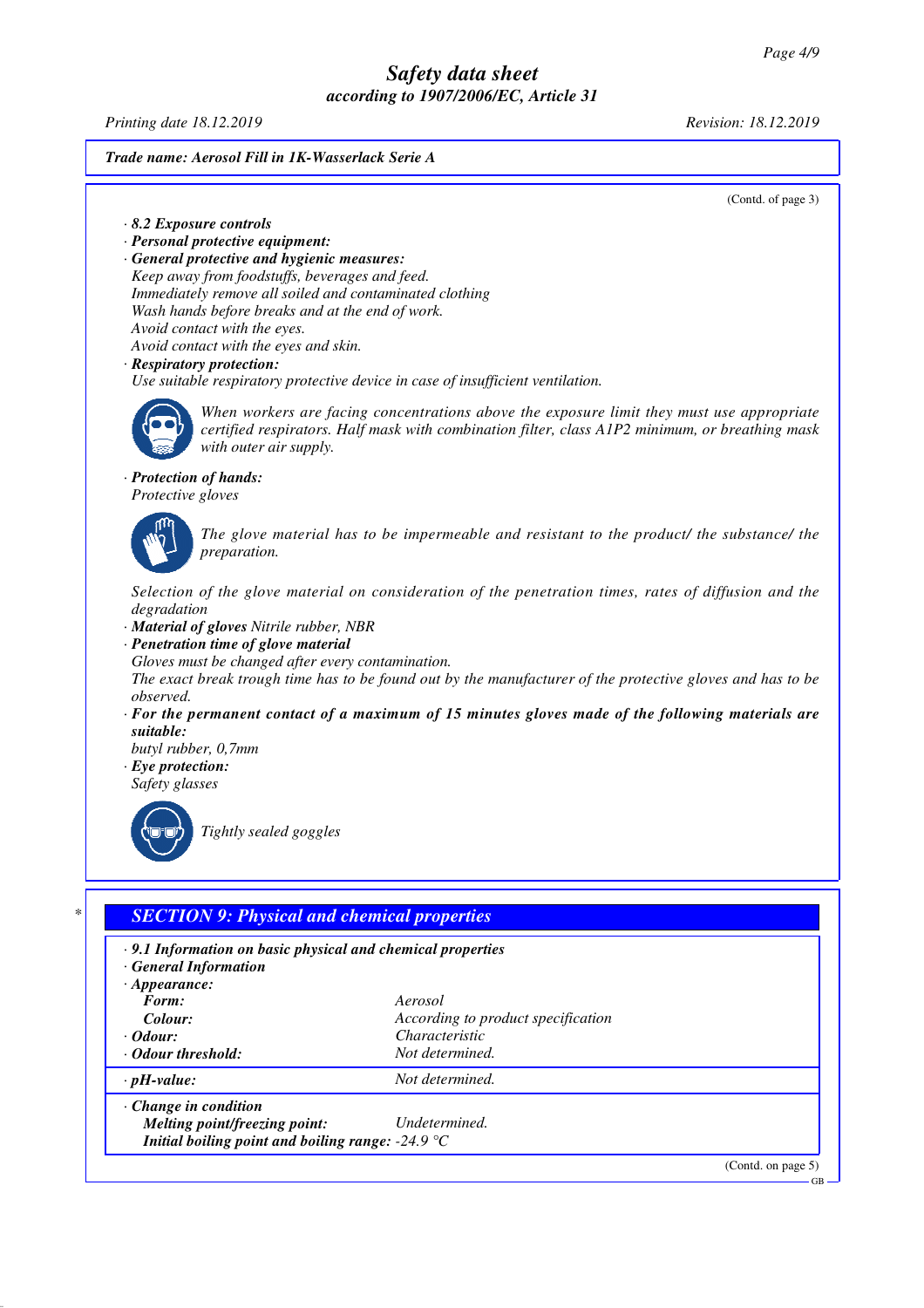*Printing date 18.12.2019 Revision: 18.12.2019*

|                                            | (Contd. of page 4)                                             |
|--------------------------------------------|----------------------------------------------------------------|
| · Flash point:                             | $\leq 0$ °C                                                    |
|                                            | Without propellant gas.                                        |
| · Flammability (solid, gas):               | Not applicable.                                                |
| · Ignition temperature:                    | 235 $\degree$ C                                                |
| · Decomposition temperature:               | Not determined.                                                |
| · Auto-ignition temperature:               | Product is not selfigniting.                                   |
| · Explosive properties:                    | Product is not explosive. However, formation of explosive air/ |
|                                            | vapour mixtures are possible.<br>Not determined.               |
| · Explosion limits:                        |                                                                |
| Lower:                                     | 3 Vol %                                                        |
| <b>Upper:</b>                              | 18.6 Vol %                                                     |
| $\cdot$ Vapour pressure at 20 $\degree$ C: | 3,400 hPa                                                      |
| $\cdot$ Density at 20 $\degree$ C:         | $0.681$ g/cm <sup>3</sup>                                      |
| · Relative density                         | Not determined.                                                |
| · Vapour density                           | Not determined.                                                |
| $\cdot$ Evaporation rate                   | Not applicable.                                                |
| · Solubility in / Miscibility with         |                                                                |
| water:                                     | Not miscible or difficult to mix.                              |
| · Partition coefficient: n-octanol/water:  | Not determined.                                                |
| · Viscosity:                               |                                                                |
| Dynamic:                                   | Not determined.                                                |
| Kinematic:                                 | Not determined.                                                |
| · Solvent content:                         |                                                                |
| Organic solvents:                          | 96.0%                                                          |
|                                            | With propellant gas. Content given by weight.                  |
| Water:                                     | 4.0%                                                           |
| VOC(EU)                                    | 96.00 %                                                        |
| <b>Solids content:</b>                     | $0.0 \%$                                                       |
| $\cdot$ 9.2 Other information              | No further relevant information available.                     |

## *SECTION 10: Stability and reactivity*

*· 10.1 Reactivity No further relevant information available.*

*· 10.2 Chemical stability*

- *· Thermal decomposition / conditions to be avoided: No decomposition if used according to specifications.*
- *· 10.3 Possibility of hazardous reactions No dangerous reactions known.*
- *· 10.4 Conditions to avoid No further relevant information available.*
- *· 10.5 Incompatible materials: No further relevant information available.*
- *· 10.6 Hazardous decomposition products: No dangerous decomposition products known.*

## *SECTION 11: Toxicological information*

*· 11.1 Information on toxicological effects*

*· Acute toxicity Based on available data, the classification criteria are not met.*

(Contd. on page 6)

GB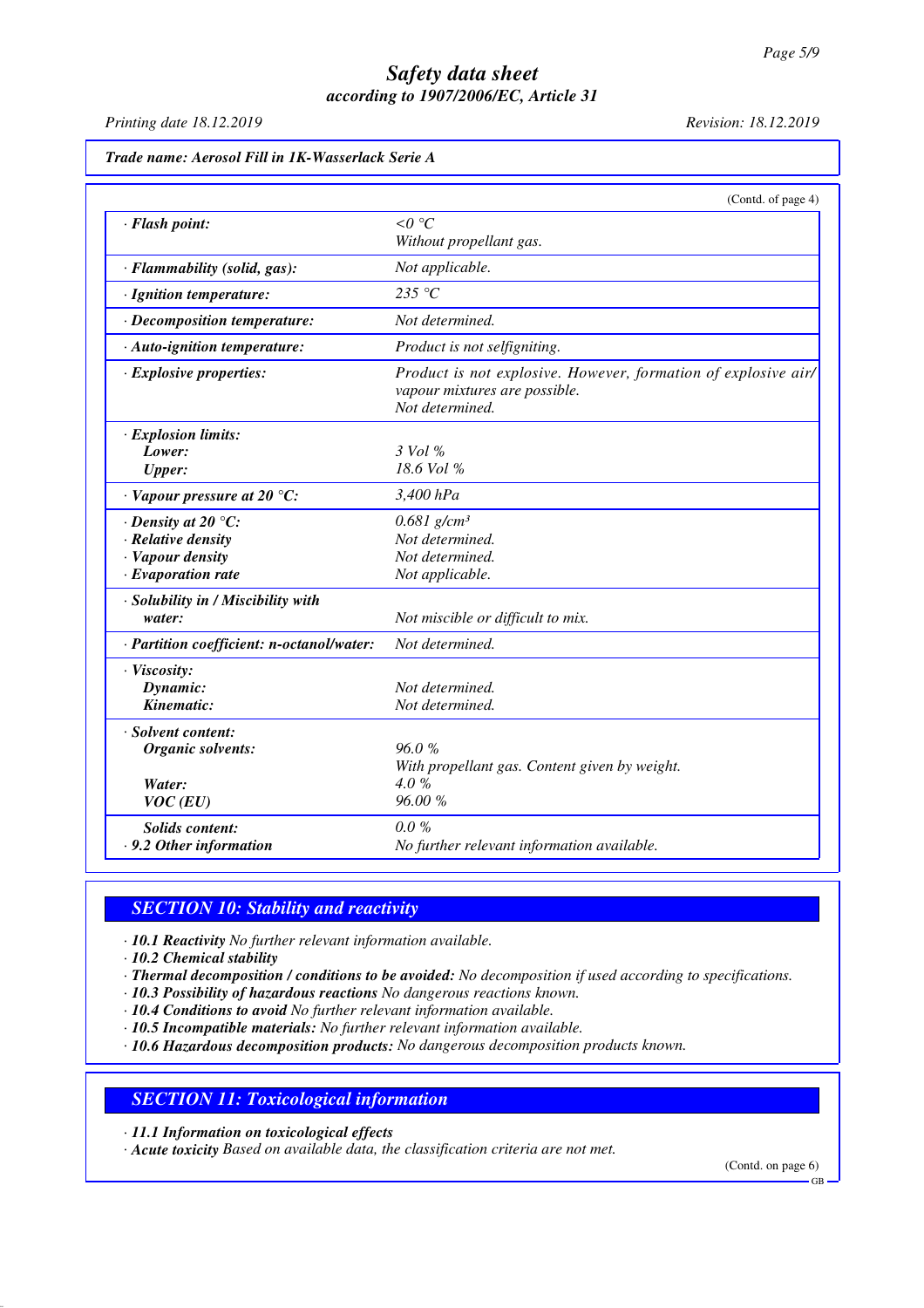*Printing date 18.12.2019 Revision: 18.12.2019*

*Trade name: Aerosol Fill in 1K-Wasserlack Serie A*

(Contd. of page 5)

#### *· LD/LC50 values relevant for classification:*

*ATE (Acute Toxicity Estimates)*

*Oral LD50 40,051 mg/kg (rat)*

*· Primary irritant effect:*

*· Skin corrosion/irritation Based on available data, the classification criteria are not met.*

*· Serious eye damage/irritation*

*Causes serious eye damage.*

*· Respiratory or skin sensitisation Based on available data, the classification criteria are not met.*

- *· CMR effects (carcinogenity, mutagenicity and toxicity for reproduction)*
- *· Germ cell mutagenicity Based on available data, the classification criteria are not met.*
- *· Carcinogenicity Based on available data, the classification criteria are not met.*
- *· Reproductive toxicity Based on available data, the classification criteria are not met.*
- *· STOT-single exposure Based on available data, the classification criteria are not met.*
- *· STOT-repeated exposure Based on available data, the classification criteria are not met.*
- *· Aspiration hazard Based on available data, the classification criteria are not met.*

#### *SECTION 12: Ecological information*

*· 12.1 Toxicity*

- *· Aquatic toxicity: No further relevant information available.*
- *· 12.2 Persistence and degradability No further relevant information available.*
- *· 12.3 Bioaccumulative potential No further relevant information available.*
- *· 12.4 Mobility in soil No further relevant information available.*
- *· Additional ecological information:*

*· General notes:*

*Water hazard class 1 (German Regulation) (Self-assessment): slightly hazardous for water Must not reach sewage water or drainage ditch undiluted or unneutralised.*

- *· 12.5 Results of PBT and vPvB assessment*
- *· PBT: Not applicable.*
- *· vPvB: Ikke relevant.*
- *· 12.6 Other adverse effects No further relevant information available.*

#### *SECTION 13: Disposal considerations*

*· 13.1 Waste treatment methods*

*· Recommendation*

*Must not be disposed together with household garbage. Do not allow product to reach sewage system.*

*· European waste catalogue*

*15 01 10\* packaging containing residues of or contaminated by hazardous substances*

*· Uncleaned packaging:*

*· Recommendation: Disposal must be made according to official regulations.*

| $\cdot$ 14.1 UN-Number               |                 |  |
|--------------------------------------|-----------------|--|
| · ADR, IMDG, IATA                    | <i>UN1950</i>   |  |
| $\cdot$ 14.2 UN proper shipping name |                 |  |
| $\cdot$ ADR                          | 1950 AEROSOLS   |  |
| $\cdot$ IMDG                         | <b>AEROSOLS</b> |  |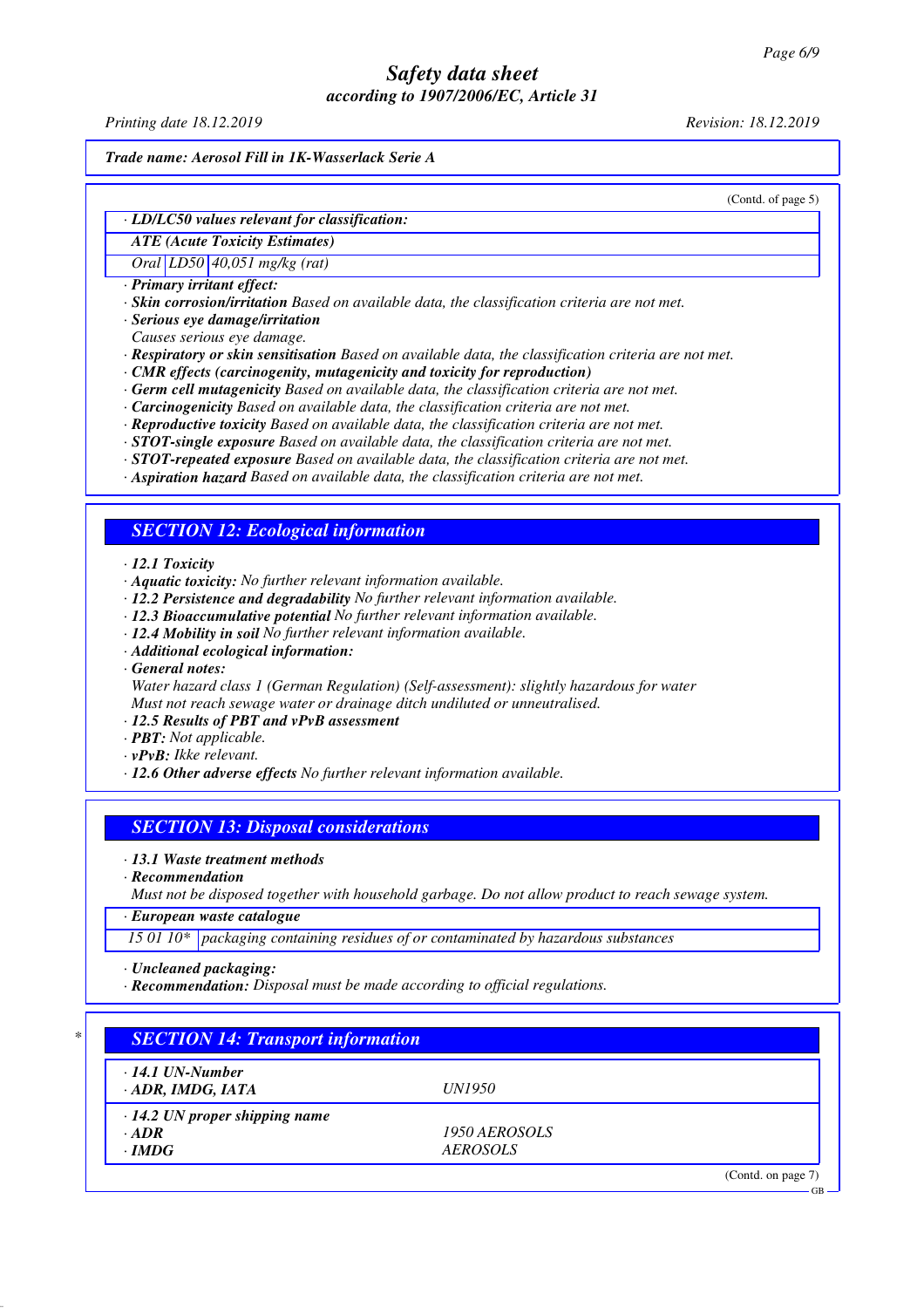GB

## *Safety data sheet according to 1907/2006/EC, Article 31*

*Printing date 18.12.2019 Revision: 18.12.2019*

*Trade name: Aerosol Fill in 1K-Wasserlack Serie A* (Contd. of page 6) *· IATA AEROSOLS, flammable · 14.3 Transport hazard class(es) · ADR · Class 2 5F Gases. · Label 2.1 · IMDG, IATA · Class 2.1 · Label 2.1 · 14.4 Packing group · ADR, IMDG, IATA Void not classified · 14.5 Environmental hazards: · Marine pollutant: No · 14.6 Special precautions for user Warning: Gases. · Danger code (Kemler): not classified · EMS Number: F-D,S-U · Stowage Code SW1 Protected from sources of heat. SW2 Clear of living quarters. · Segregation Code SG69 For AEROSOLS with a maximum capacity of 1 litre: Segregation as for class 9. Stow "separated from" class 1 except for division 1.4. For AEROSOLS with a capacity above 1 litre: Segregation as for the appropriate subdivision of class 2. For WASTE AEROSOLS: Segregation as for the appropriate subdivision of class 2. · 14.7 Transport in bulk according to Annex II of Marpol and the IBC Code Not applicable. · Transport/Additional information: · ADR <i>·* **Limited quantities (LQ)** *1L*<br>*· Excepted quantities (EO) Code: EO <i>· Excepted quantities (EQ) Not permitted as Excepted Quantity · Transport category 2 · Tunnel restriction code D · IMDG <i>·* **Limited quantities (LQ)** *1L*<br>*· Excepted quantities (EO) Code: E0 <i>· Excepted quantities (EQ) Not permitted as Excepted Quantity* (Contd. on page 8)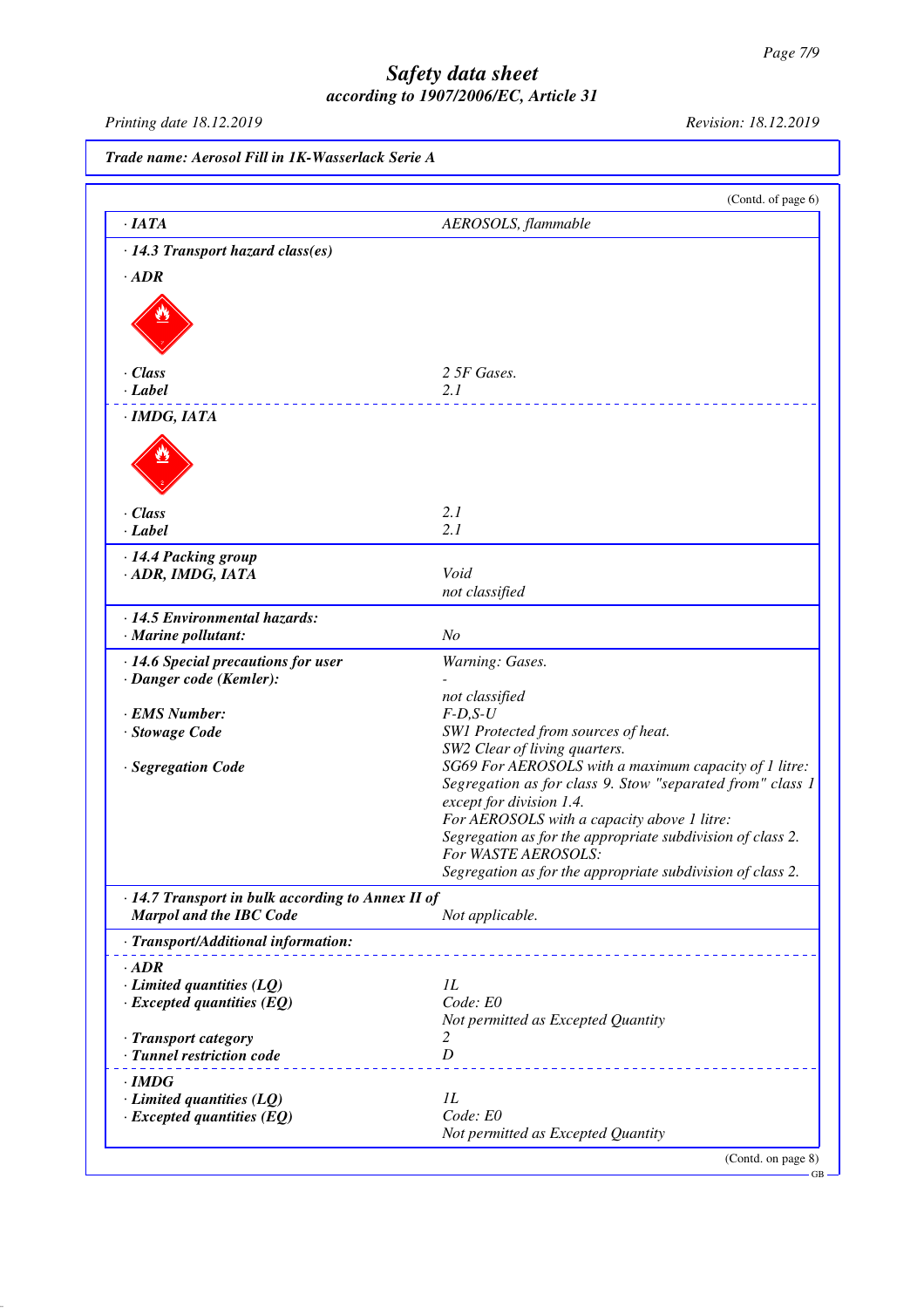*Printing date 18.12.2019 Revision: 18.12.2019*

(Contd. of page 7)

*Trade name: Aerosol Fill in 1K-Wasserlack Serie A*

*· UN "Model Regulation": UN 1950 AEROSOLS, 2.1*

# *SECTION 15: Regulatory information*

*· 15.1 Safety, health and environmental regulations/legislation specific for the substance or mixture VOC: <840g/l*

- *· Directive 2012/18/EU*
- *· Named dangerous substances ANNEX I None of the ingredients is listed.*
- *· Seveso category P3a FLAMMABLE AEROSOLS*
- *· Qualifying quantity (tonnes) for the application of lower-tier requirements 150 t*
- *· Qualifying quantity (tonnes) for the application of upper-tier requirements 500 t*
- *· REGULATION (EC) No 1907/2006 ANNEX XVII Conditions of restriction: 3*

*· National regulations:*

*· Technical instructions (air):*

| フラーくう<br>50-100 |
|-----------------|
|                 |

*· Waterhazard class: Water hazard class 1 (Self-assessment): slightly hazardous for water.*

*· 15.2 Chemical safety assessment: A Chemical Safety Assessment has not been carried out.*

#### *SECTION 16: Other information*

*This information is based on our present knowledge. However, this shall not constitute a guarantee for any specific product features and shall not establish a legally valid contractual relationship.*

#### *· Relevant phrases*

*H220 Extremely flammable gas. H225 Highly flammable liquid and vapour. H280 Contains gas under pressure; may explode if heated. H302 Harmful if swallowed. H318 Causes serious eye damage. H319 Causes serious eye irritation. H336 May cause drowsiness or dizziness. · Department issuing SDS: Product safety department · Abbreviations and acronyms: RID: Règlement international concernant le transport des marchandises dangereuses par chemin de fer (Regulations Concerning the International Transport of Dangerous Goods by Rail) ICAO: International Civil Aviation Organisation ADR: Accord européen sur le transport des marchandises dangereuses par Route (European Agreement concerning the International Carriage of Dangerous Goods by Road) IMDG: International Maritime Code for Dangerous Goods IATA: International Air Transport Association GHS: Globally Harmonised System of Classification and Labelling of Chemicals EINECS: European Inventory of Existing Commercial Chemical Substances ELINCS: European List of Notified Chemical Substances CAS: Chemical Abstracts Service (division of the American Chemical Society) LC50: Lethal concentration, 50 percent LD50: Lethal dose, 50 percent PBT: Persistent, Bioaccumulative and Toxic vPvB: very Persistent and very Bioaccumulative Flam. Gas 1: Flammable gases – Category 1 Aerosol 1: Aerosols – Category 1 Press. Gas C: Gases under pressure – Compressed gas*

*Flam. Liq. 2: Flammable liquids – Category 2 Acute Tox. 4: Acute toxicity - oral – Category 4*

(Contd. on page 9)

GB